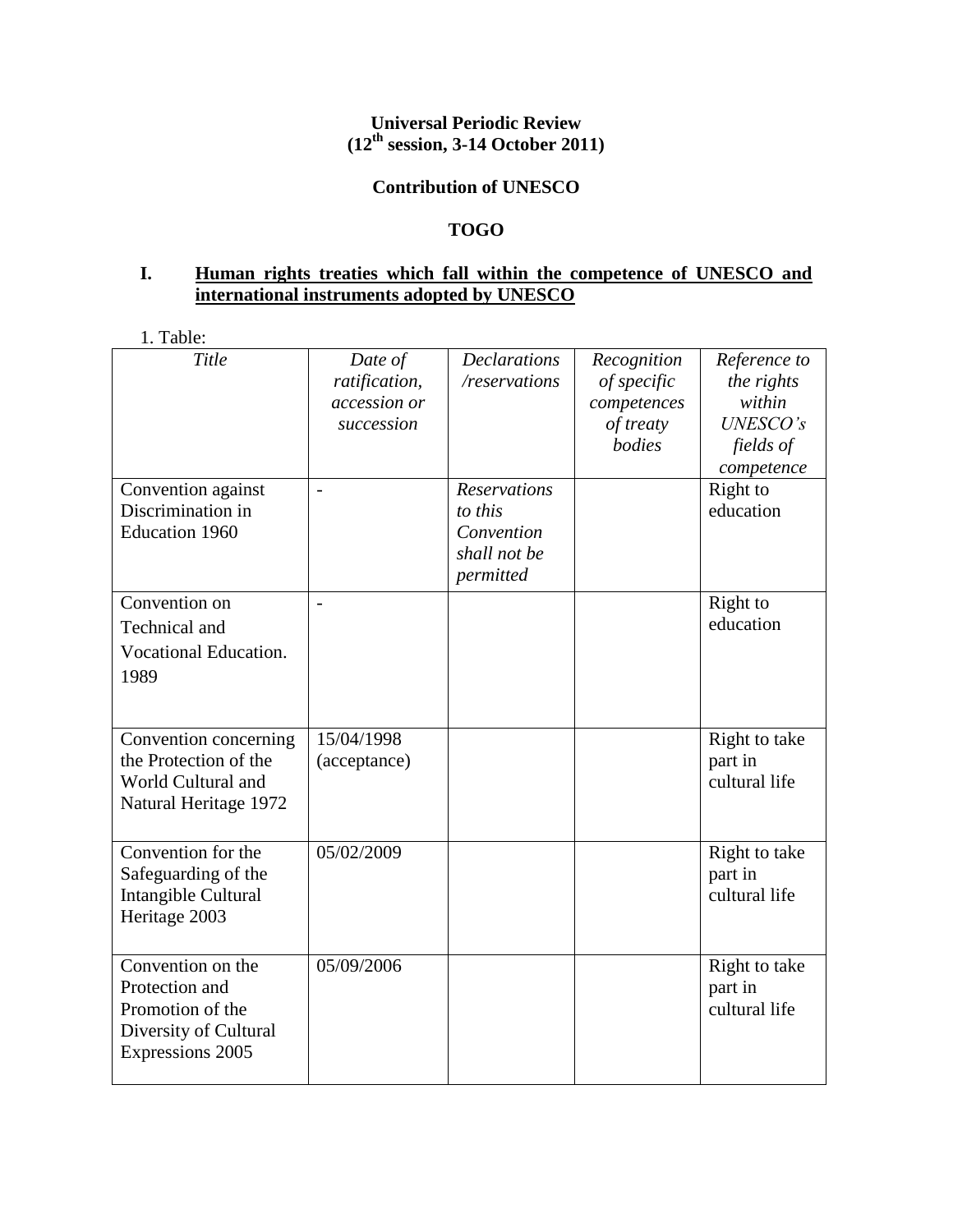## **II. Promotion and protection of human rights on the ground**

# **1. Right to education<sup>1</sup>**

### *Normative framework*

a) Constitutional framework

2. The Constitution of Togo of 1992, as amended in 2003, recognizes the right to education in Article 35 which states that « the State recognizes the child's right to education and creates positive conditions to this end. School is compulsory for children of both sexes until fifteen. The State gradually ensures free public education."<sup>2</sup>

#### b) Legislative framework

3. The Education reform of 1975, established by the ordinance No. 16 of 6 May 1975, recognizes equality between boys and girls: « Along the course's curriculum, school should provide equal opportunity to boys and girls".

4. Law on technical education and vocational training orientation, 2002.

5. The decree No. 2007-07/PR, adopted on 29 June 2007, establishes the Auxiliary Teachers framework.

### *Cooperation*

6. The « Initiative Fast Track » aimed at helping every low-income country which shows a strong involvement towards the achievement of universal primary education, granted 45 millions of dollars to Togo in May 2010. The Education Sectoral policy that Togo initiated, will benefit from the financial help of about thirty donors among which, Japan, Italy, Belgium, France, Russia, Switzerland, Norway, the United States, UNDP, UNICEF and UNESCO.

 $\overline{\phantom{a}}$ 

<sup>1</sup> Sources:

i) Marie-France Lange, Inégalités de genre et éducation au Togo, study realized for 2003/2004 EFA Monitoring Global Report, June 2003, [http://portal.unesco.org/education/en/file\\_download.php/2b2a27087cddfc082f8345752fea83adIne](http://portal.unesco.org/education/en/file_download.php/2b2a27087cddfc082f8345752fea83adInegalites+de+genre+et+education+au+Togo.doc) [galites+de+genre+et+education+au+Togo.doc](http://portal.unesco.org/education/en/file_download.php/2b2a27087cddfc082f8345752fea83adInegalites+de+genre+et+education+au+Togo.doc) (accessed 21/02/2011);

ii) EFA GMR 2010, <http://unesdoc.unesco.org/images/0018/001875/187513F.pdf>(accessed 21/02/2011).

<sup>2</sup> Non official translation from French, the original is as following : *« l'Etat reconnaît le droit à l'éducation des enfants et crée les conditions favorables à cette fin. L'école est obligatoire pour les enfants des deux sexes jusqu'à l'âge de quinze ans. L'Etat assure progressivement la gratuité de l'enseignement public ».*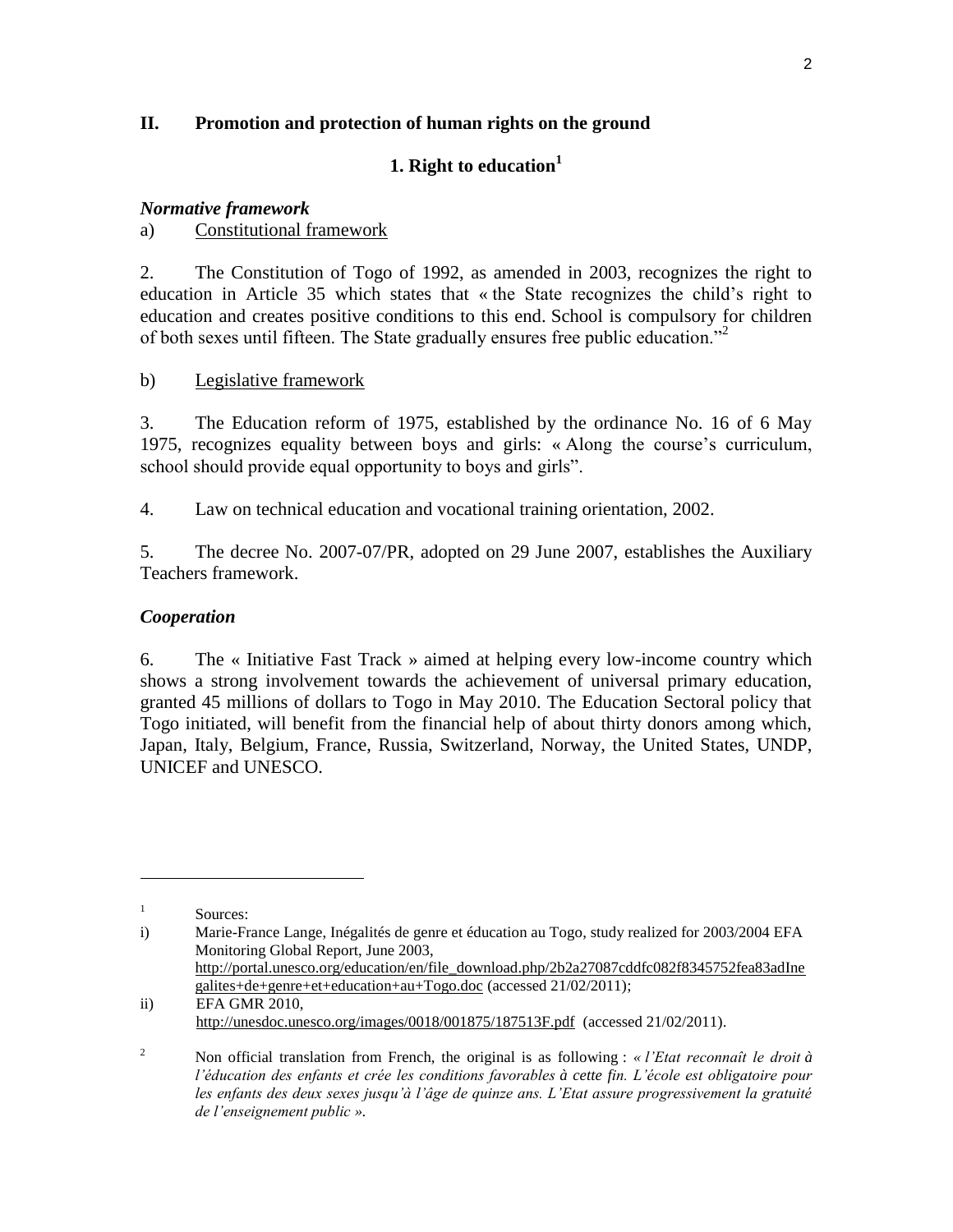7. Togo has ratified the 1972, 2003 and 2005 UNESCO Conventions. Activities have been carried out to implement the 1972 and 2003 Conventions but initiatives are yet to be launched for the 2005 Convention. In 2009, the UNESCO Accra office collaborated with Togo in the development of a National Cultural Policy. UNESCO has supported initiatives for the implementation of the World Heritage and Intangible Cultural Heritage Conventions.

8. Normative framework - The teaching of Batammariba culture and language was included in primary and secondary school curricula in Togo by the Ministry of Primary and Secondary Education by decree n° 164/MEPSA/CAB/SG of 22 September 2009.

9. Institutional framework - The *Centre d'Action Culturelle* (CRAC), an inter-state teaching and training centre for cultural development professsionals and officials, was created. A UNESCO Chair in cultural policies for development was established in 1999 at the CRAC.

10. Policy measures - The National Cultural Policy was elaborated with UNESCO's support and finalized in 2009. It is currently awaiting parliamentary approval. Intangible cultural heritage activities have reinforced policy with regards to: (1) sensitization of the population on the Slave Trade, and (2) management of the World Heritage Site of Koutammakou.

11. Cooperation - International assistance is made available within the framework of the three cultural conventions administered by UNESCO to support efforts by Togo to implement them.

12. Work with civil society - Local communities and community organizations are involved in UNESCO's programme and projects related to the intangible cultural heritage.

13. Achievements, best practices, challenges and constraints Within the framework of intangible cultural heritage project entitled "Safeguarding of the intangible cultural heritage of the Batammariba of Koutammakou", a code of good conduct has been made available to external visitors to the World Heritage site of Koutammakou.

14. Within the same project, the teaching of Batammariba culture was included in primary and secondary school curricula in Togo by the Ministry of Primary and Secondary Education (decree n° 164/MEPSA/CAB/SG of 22 September 2009) and implemented beginning in the school year 2010-2011.

15. The teaching of the Litammari language in twelve primary schools of the Koutammakou started after teachers from the schools were trained in teaching the Litammari language and using it in teaching other disciplines such as arithmetic.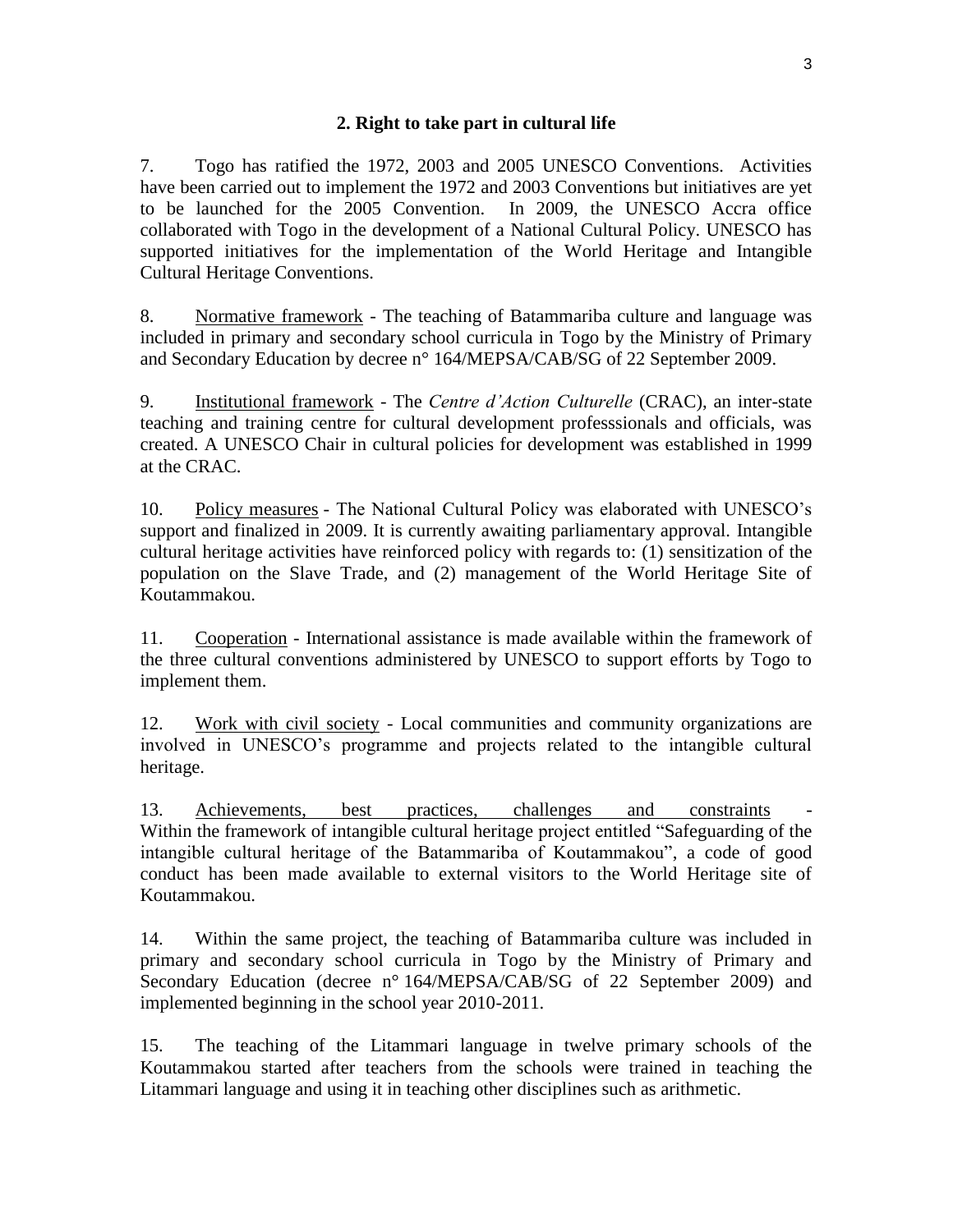16. The Oral Heritage of Gelede was Inscribed in 2008 on the Representative List of the Intangible Cultural Heritage of Humanity (originally proclaimed in 2001) through a joint request by Togo, Benin and Nigeria.

17. Capacity-building and technical assistance provided and/or recommended by UNESCO - In the framework of the development of the Slave Route project in Togo, several joint initiatives are taken, such as inventorying and signage of sites, development of materials, training of guides etc.

18. Capacity for the teaching of the Litammari language should be reinforced to make the initiative sustainable (e.g. training of teachers workshops, using manuals developed in Togo).

# **3. Freedom of opinion and expression**

#### Capacity-building and technical assistance provided and/or recommended by UNESCO

19. Consistent with its mandate, UNESCO collaborates at different levels with Togo to reinforce the right to freedom of expression. A study had been undertaken in 2006 to produce a report on the state of the press in Togo: "*Les Réalités de la presse togolaise - Des origines à nos jours*". The study documented advances in the national policy and legal frameworks as well as the participation of women in media.

## **4. Human Rights and bioethics**

20. Capacity-building and technical assistance provided by UNESCO: UNESCO has provided technical assistance for the establishing of the National Bioethics Committee (NBC) of Togo and the subsequent capacity-building to ensure its viability and sustainability. The major aim of the NBC of Togo is to serve as a platform designed to implement UNESCO's three main Declarations in bioethics - the Universal Declaration on the Human Genome and Human Rights (1997), the International Declaration on Human Genetic Data (2003) and the Universal Declaration on Bioethics and Human Rights (2005), as well as to contribute to advancing the public debate on bioethical issues and become the advisory body on ethical issues of life sciences and public policies.

## **III. RECOMMENDATIONS**

## **1. Right to education**

21. Togo should be encouraged to ratify the 1960 UNESCO's Convention against Discrimination in Education and the 1989 UNESCO's Convention on Technical and Vocational Education.

## **2. Right to take part in cultural life**